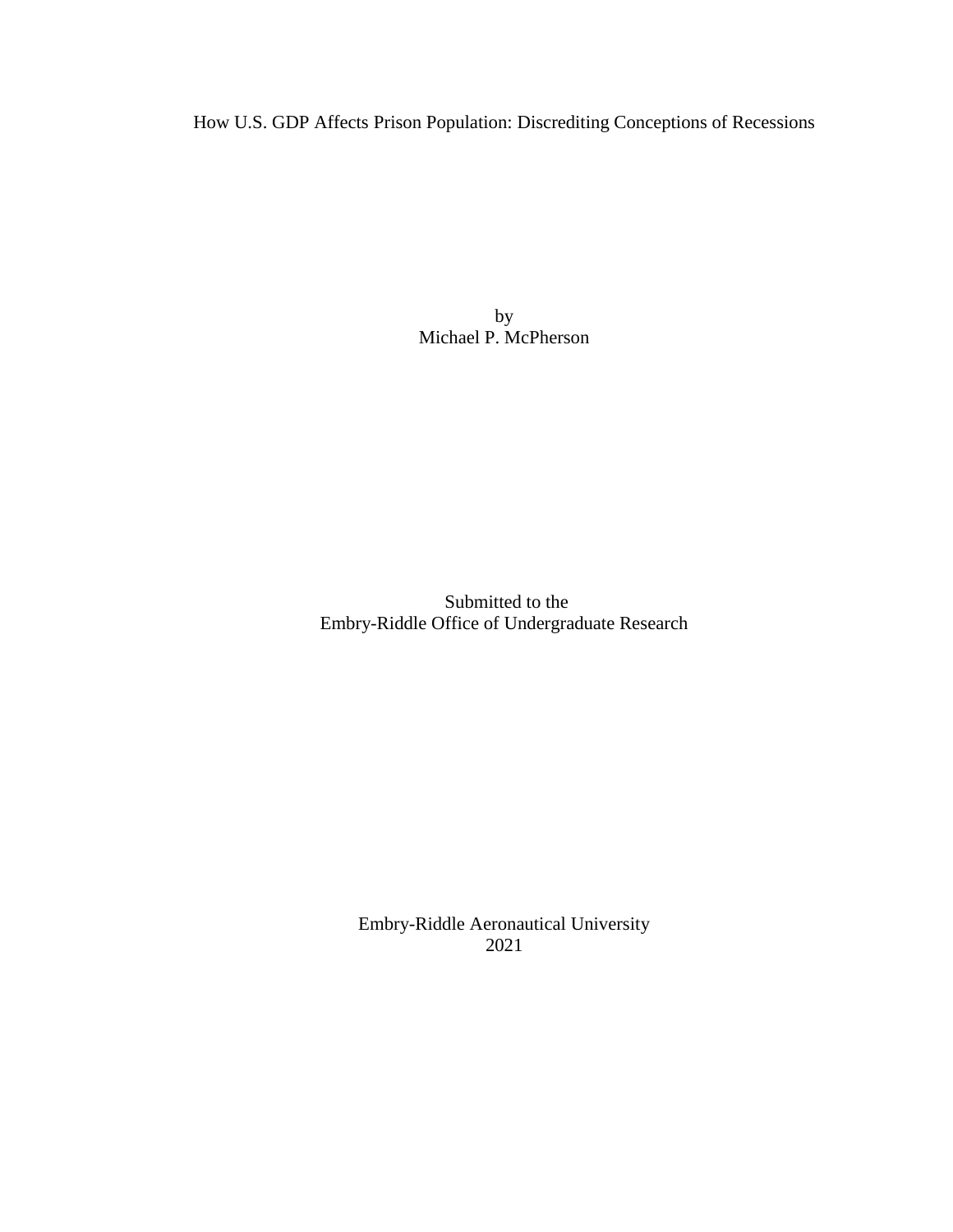## **Abstract**

This research was designed to discover correlative effects of US GDP with prison population. This arose out of the lack of studies conducted on economic effects of prison laborers within the U.S. economic framework. A rudimentary statistical regression was executed to determine the effects of real GDP based in the year 2012 with the U.S. prison population. Qualitative and theoretical sources supplemented the analysis to provide context to the trends that were discovered. Change in U.S. GDP was found to have ambiguous effects on the prison population which debunks the notion that recessions cause escalations in serious criminal activity.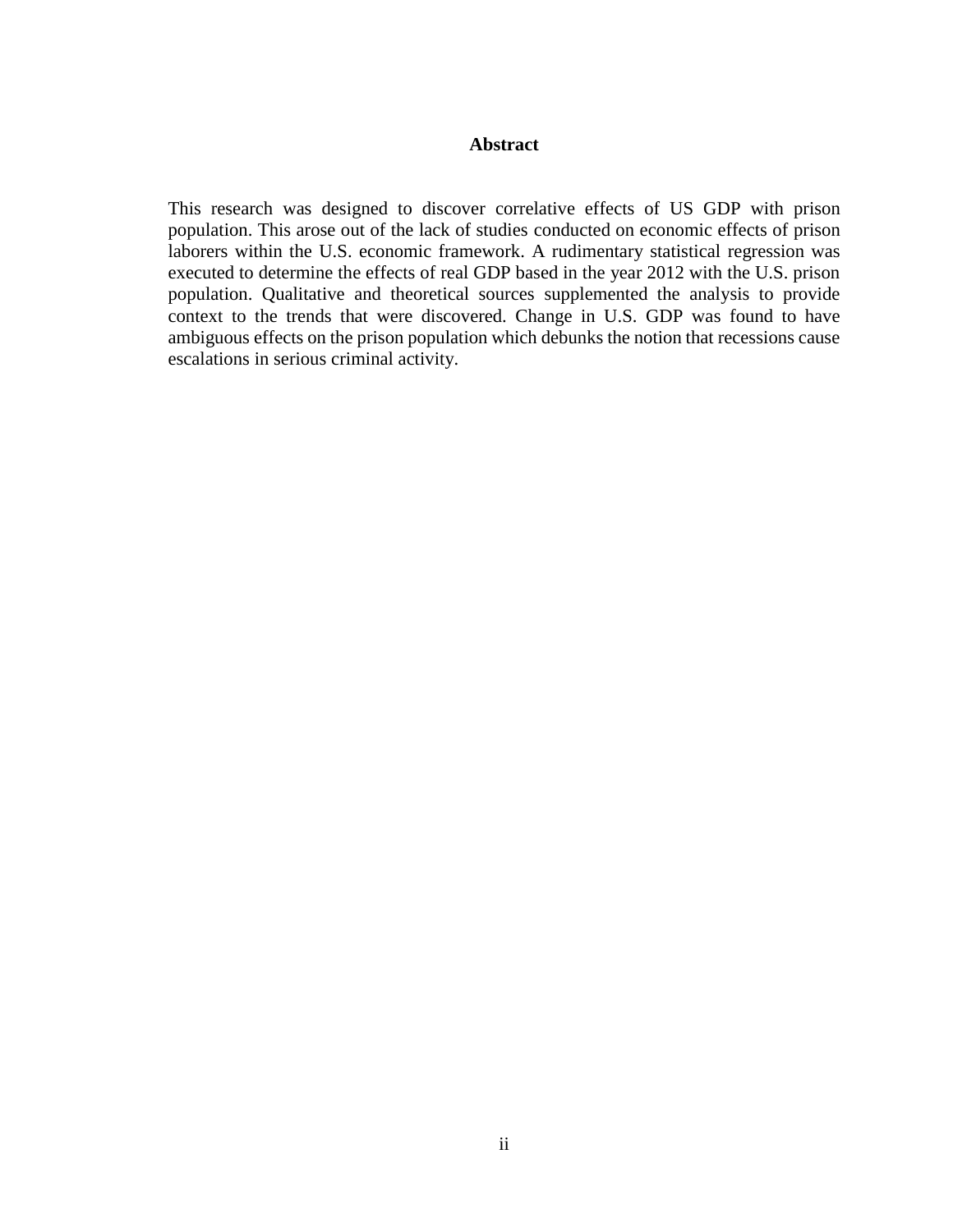#### **Introduction**

Prisons were introduced to the United States (U.S.) legal system in the 19<sup>th</sup> century as a means to deviate from more severe forms of punishment commonly used by their former colonial counterparts. Broadly, there was not a ponderous use of a penal system within US society until the late 1970s (Alexander, 2020). The use of the penal system arose from political measures stemming from the Lyndon B. Johnson administration. It was in this era that the, "war on drugs," was initiated. Several directives arrived in this period of declining incarceration and crime rates that would have long lasting effects on the U.S. penal system. Some have theorized that the contradictory measures of criminal regulation were a means towards political expediency and gain, while others have hypothesized that the true reason for the stark uptick in carceral actions was one derived in economic gain for low lost labor through the penal welfare system. Flounders (2011) asserted that, "private prisons…are a greater source of profit [than military spending] and are reinforced by the climate of racism and reaction." This hypothesis has yet to be founded in terms of quantitative economic analysis. This paper aims to see the reverse causality. Does US economic activity have any role in prison population? This leads us to generate more substantiation towards answering the higher level societal question: Should the U.S. keep prisons?

From a sociological lens prison are unethical and detrimental to the well-being of incarcerated persons, particularly if levels of crime are not severe or if criminal activities are not repeated. When created, prisons were originally intended as a temporary means to reduce the severity in criminal punishment and were even projected to certainly cause severe mental health issues by the likes of Charles Dickens (Davis, 2011). They continue to subject those punished to forms of abuse and what some may consider mental torture. Some would argue that their effects of rehabilitation have decreased crime rates in high populated areas; however, the National Research Council concluded that while prison growth was a factor in reducing crime, "the magnitude of the crime reduction remains highly uncertain and the evidence suggests it was unlikely to have been large," (Criminal Justice Facts, 2021). This common misconception has led to the bi-lateral agreement of politicians and voters to cosign the legislation that increases the number of incarcerated citizens within the united states (Alexander, 2020). This action and consensus perpetuates sociological issues that damage the framework of interactions among U.S. citizens. Despite these prevailing issues the penal system seems to thrive in this country with the U.S. having 639 per 100,000 citizens incarcerated, the largest incarceration rate in the world (Statista). It is only logical to further examine the penal system's utility form an economic lens to discern if there is an overall benefit towards incarceration to the U.S. societal framework.

Prisons have been deemed lucrative by leading economists since the late 1990s. There have been so many benefits from convict labor that it has been recommended that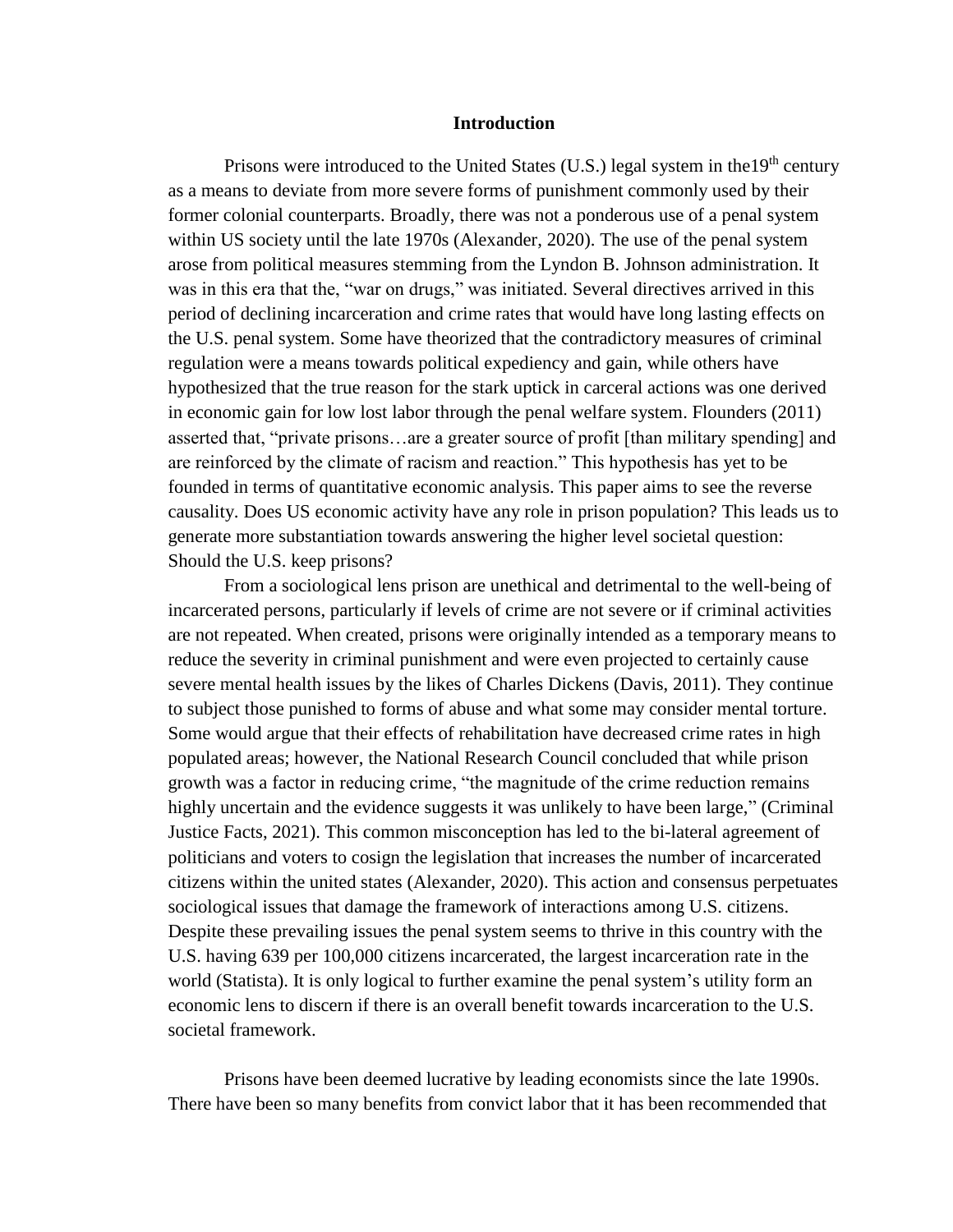there be an increase in carceral means to rehabilitate prisoners and utilize this practice as means to bolster economic production (Flanagan, 1993). The overarching effect prisons have on the U.S. economy arrive from their ability to produce goods at extraordinarily low wages. It must be recognized that prisons currently generate millions in revenue via Prison Industry Enhancement (PIE) organizations every year (Bair 2007). This amount of revenue is correlated with the amount of prison commodities produced by federal, state, and private prisons. That amount of production is correlated to the amount of inmates held within all three entities at a given time. Thus, there may be correlative effects of U.S. prison population numbers to the changes in the US GDP. This paper is aimed towards analyzing data to determine if there are any such correlations.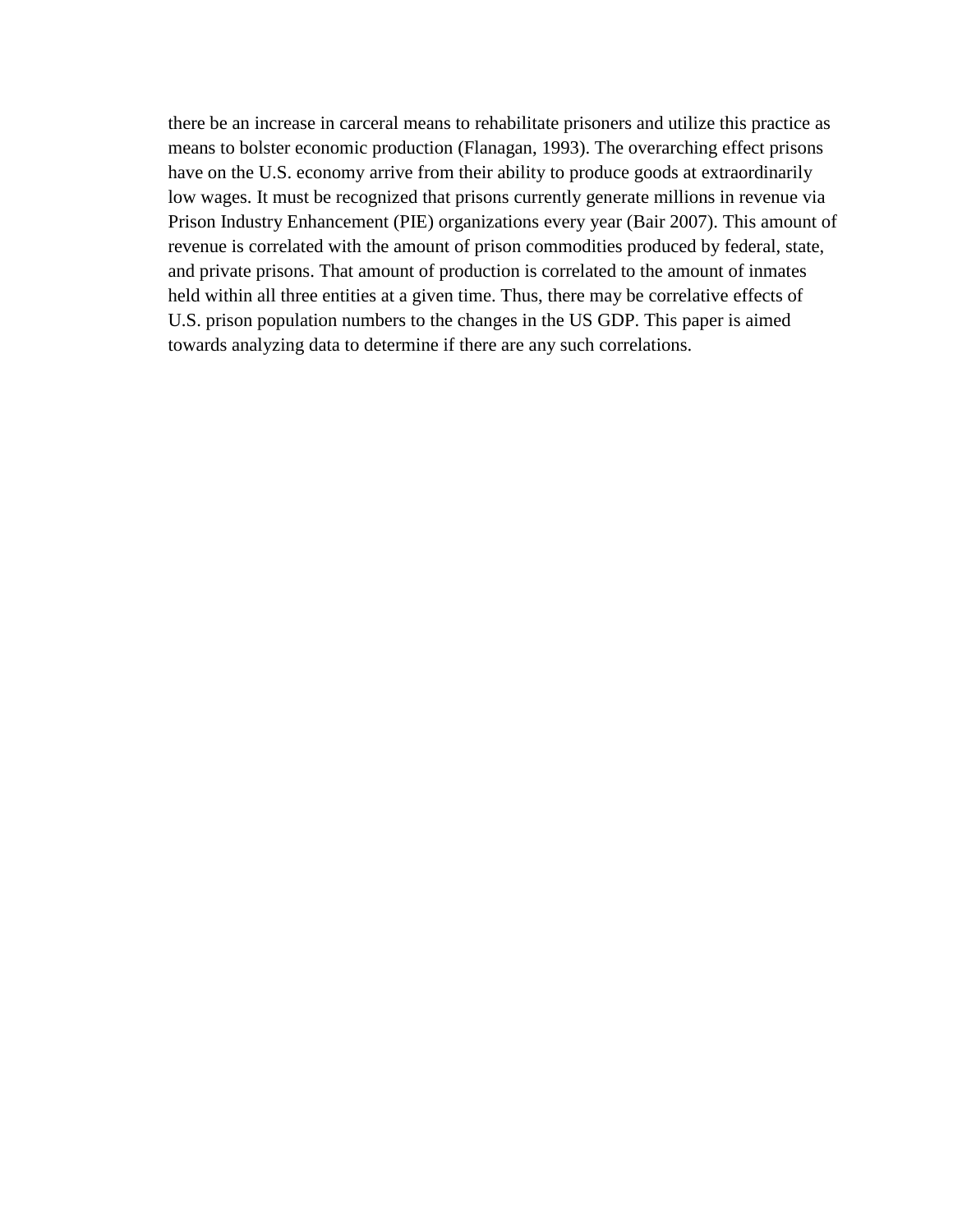## **Literature Review**

By constructing data trends in changes in prison population statistics over time, there can be a determination of effective measures on economic activity as it relates to the amount of potential candidates for low cost prison labor. The following doctrine analyzes a high level correlation of gross domestic product (GDP) to the change in prison population over a span of forty years starting in the year 1980. This will give those who may be interested in justifying—or negating—the use of prison labor in the U.S. economy a clearer perspective of potential economic effects. The hypothesis based on previous research done by Bair (2007) and Douglas et al. (2018) is that the US GDP and the change in the U.S. prison population could have a direct correlation.

Douglas et al. (2018) posit that prison labor has contributed to the national economy since the New Deal era. While the privatized sector of the economy boomed due to the industrial age and the country's economic stability moved from less of a statecontrolled economy, government labor expanded more in the direction of the Prison Industrial complex (PIC). The PIC expansion that has so occurred is so intertwined with the overall economy that Douglas et al. (2018) hypothesize that it is nearly impossible to determine the effects of prison industrial labor (within the U.S. economy). However, literature of prison labor income and prison commodity production has been produced, which may lead to more information on what effects inmate labor has on the overall economy.

Prisoners are considered to have an income through federal welfare (Bair, 2007). This income can be reduced below normal based on an inmate's condition (i.e. if they are segregated from the prison population due to solitary confinement). A prisoner's income can be re-defined as welfare plus master provision. The master provision is the value of the labor that the prison-warden allots each inmate. A subsumed class revenue can be received by prisoners who are subject to the, "SFCP (slave fundamental class process)," within a production process involving a state entity. There is an increase in demand for products and services that were once provided by prison welfare. The increase in demand has caused a higher amount of government spending on the PIC. This in turn forces more inmates to seeking labor while serving their sentences, boosting the prison economy. The warden can then distribute welfare funds based on the grant received from the state and can manipulate the value of the prison wages based on contribution to final value of products produced to maximize profit.

Bair also explains that if the price difference of a prison commodity and the commodity's market value is less than the difference of the welfare provided commission for prison labor and the labor value asserted by the warden of the prison, then the cost of production justifies the continuation for prison labor production of that commodity. If the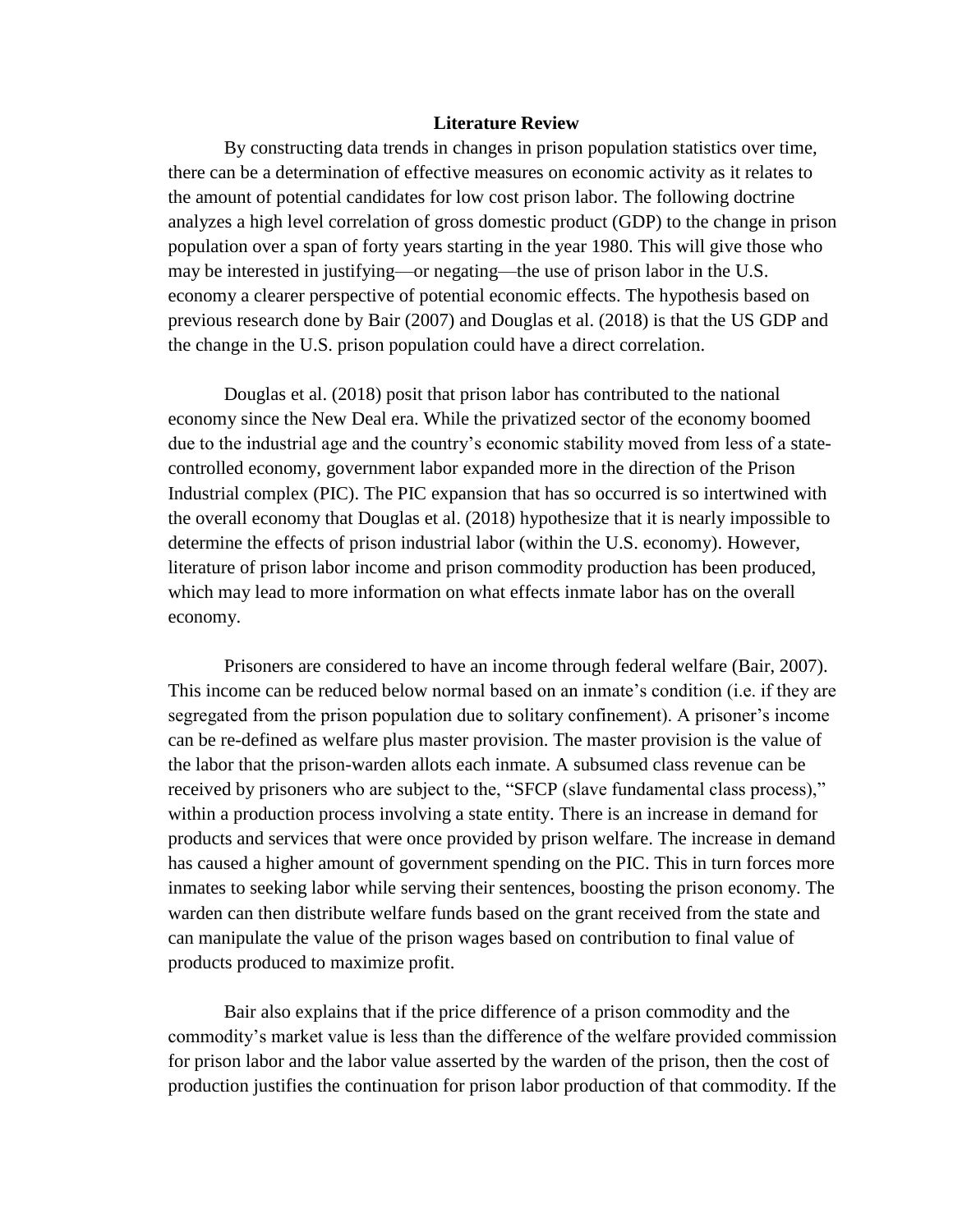price of the prison produced commodity is raised, the warden of either a state or federal prions can make a profit without having to manipulate the value of the inmate labor. From these findings, it can be assumed that that the state and federal prison system benefits substantially from obtaining low cost prison labor.

Prior to The 1980s states used laws and other restrictive legislation to limit the market for prison goods, thereby limiting the appeal of the corrections arena for private investors. The Percy Amendment in 1979 is what allowed conditions for interstate commerce, recommended inmate wage deductions of 80%, and decreed that inmates could not be denied workers compensation. Percy Act later became the Prison Industry Enhancement (PIE) Act. Private sectors have historically taken two roles in the PIE process: employing inmates by hiring or firing prison workers as an operator near the prison or purchasing a sizable portion of the goods generated by the prison industry (Flanagan 1993). If a PIE agency of a particular state is selling a commodity, then (even in cases of being a non-profit entity) there can be a labor surplus produced from the exchange of the prison produced good. On average the federal and state deductions made by PIE entities are about 54%. In California the sole PIE authority is the Prison Industry Authority (PIA) which typically pays inmates whose production is not involved with private enterprise commodities \$0.30-\$0.95 per hour. Wages are then typically reduced by, "court ordered restitution and fines, payments to cover room and board, and other fees which jurisdictions may impose (Bair 2007)." The appropriation of welfare which causes low prison wages and profit for wardens then leads to the ability for PIE agencies to generate higher revenue. This amount of benefit from surplus labor and state welfare is based on the amount of prisoners within a given system and the value of the commodity.

It must be noted that incarcerated people commonly do not have the choice to work, and there are several prisons where the number of jobs is not proportional to population. Therefore, what we consider to be wages can be classified as nothing more than provisions provided to incarcerated persons. This distinction is made because based on the Marxian theory, wages are deemed to be chosen in a capitalistic framework by an individual. Individual laborers are also considered to have the choice to sell their labor power. Inmates in a US prison do not have this option. They can be assigned work based on behavior and do not always get to decide what work they are given (commodity production versus housekeeping roles).

Despite what may seem to be an overarching ethical dilemma that involvement of private sector entities provides, Kling et al. (2001) made a prescription to the U.S. government to increase close cooperation between the private sector and the prison industry. It may be noted that the inability of the laborers to choose their role, could have an adverse economic effect due to a lack of specialization. Prisoners not having an ability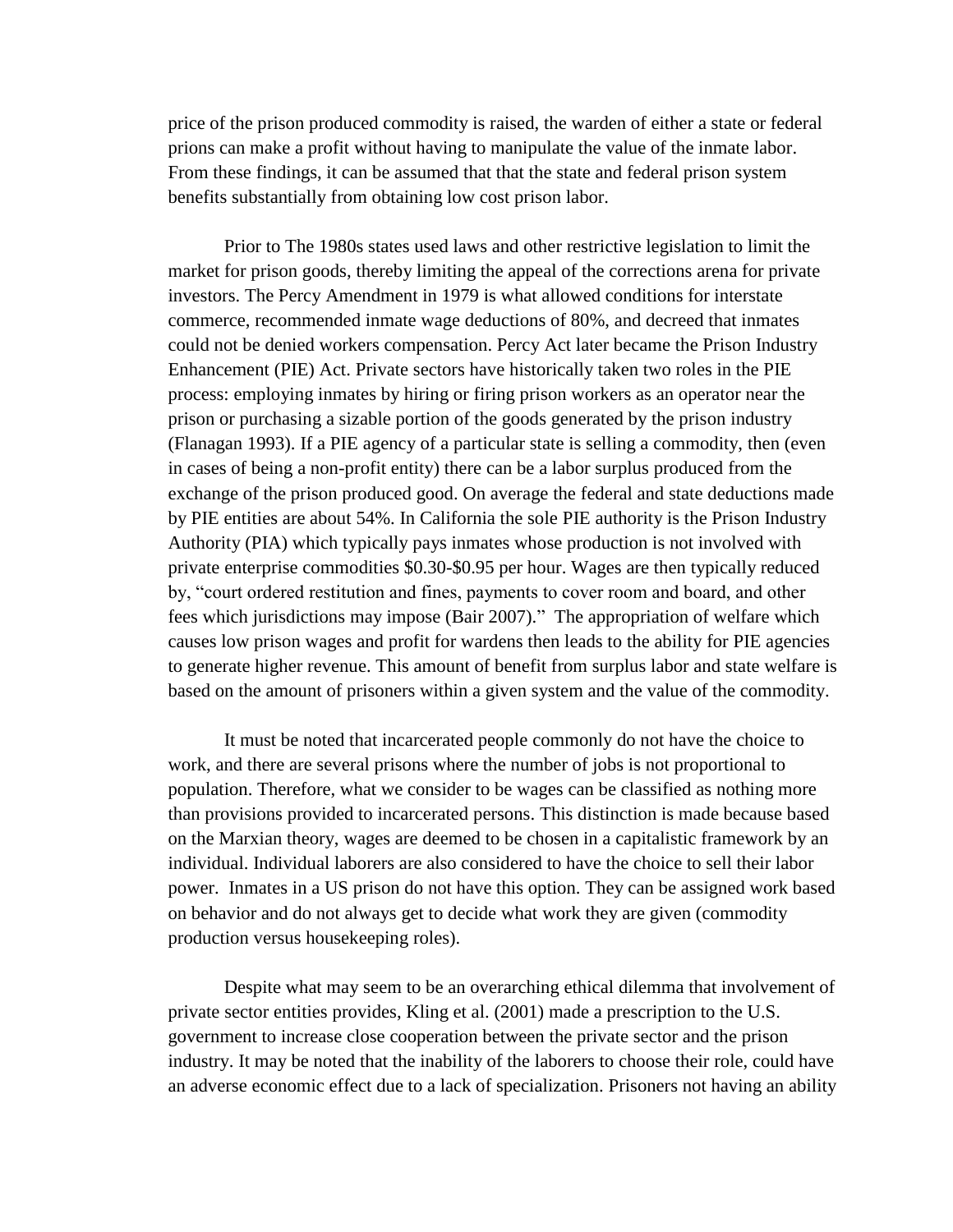to select the work they do can put many laborers in positions not fit for optimal production. This may cause an inefficiency in goods produced and actually run many prisons at a loss for commodities produced in relation to labor potential. Furthermore, providing prisoners with mere provisions could also have detrimental effects on production quantity and quality. In addition, reducing the amount of compensation below a wage that provides prison laborers with the ability to utilize their earnings for amenities possibly dissuades laborers from generating optimal production based on. The number of welfare-based amenities inmates receive might determine whether a prisoner has a labor surplus. This is dictated by whether they are segregated by the population due to infractions. Following the manipulation of funds, the welfare that prisoners are to receive typically go towards commodities for prisoners and prison expenditures (Bair, 2007). Flanagan et al. (1993) discusses how prisons can contribute to the improvement of economic productivity in a non-threatening way to. This study describes several models of full employment of the U.S. prison population as well as providing some projections of the economic impact of prisoner full employment. Flanagan et al. (1993) find that by increasing prison labor rates the PIC would be more lucrative over time and the money could be utilized for other industrial complexes. The effects of wage/amenity differences on commodity production is a topic that could be dissected in future research studies.

Another beneficial topic to inspect would be the PIE agencies for all 50 states within the U.S. Analyzing the benefit of revenue from the welfare and labor surplus produced by each state could lead to determining the significance of prison labor on the larger economic scale. Scott et al. (2006) examine whether the prison economy displaces state industries. As of 2004, the Ohio Prison industry (OPI) generated \$31.6 million in sales revenue. Of this the multiplier effect caused \$ 10 million to be distributed as employee wages and \$ 1.5 million as prisoner wages. Such a phenomenon, does impact the local economy. The amount of revenue generated could be compared to the amount of investments and government spending that contribute to GDP to grasp a thorough perspective of the broader economic effects of prison labor. Finally, a similar analysis could be conducted for every state to denote the impact of prion labor on state economies. Our study contributes to this literature by finding if the level of economic activity contributes to prison population.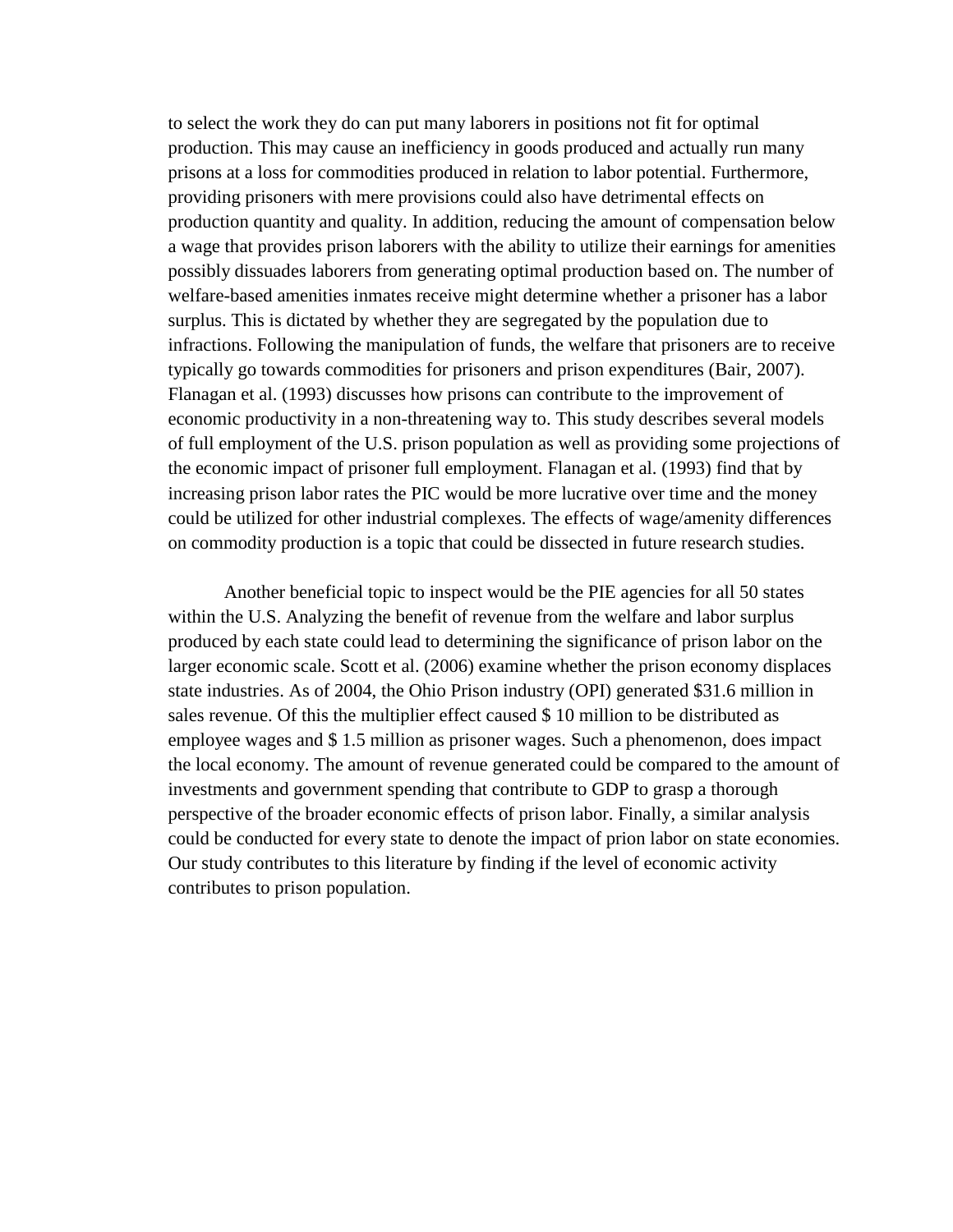#### **Model**

The basic statistical regression model studied in this study understands a relationship between number of prisoners, time of study and level of economic activity as measured by gross domestic product.<sup>1</sup>

$$
P_{i,t} = a_{i,t} + b_{i,t}Y_i + c_{i,t}t
$$

 $P_{i,t}$ : number of prisoners at time 't'  $\forall i = 1 ... 3$ 

 $i = \{$ 1 2 3 all prisoners are considered prisoners with govt considered prisoners held by private prisons

 $Y_t$ : GDP for year 't'

Where *t* is the time period (or year minus the year before the first year in the dataset) *a,b,c* are the coefficients that determine the relationship of number of prisoners with other variables and a constant.

#### **Methodology**

 Time series data were acquired from the U.S. Department of Justice and the Bureau of Justice statistics, Federal Reserve Bank of St. Louis and the Bureau of Labor Statistics. The number of prisoners are classified into three major subcategories: federal, state, and private. Federal and state prisoners are those housed in institutions owned by the federal and state government. They are operated and run by federal employees and are typically funded by tax dollars (welfare as aforementioned) allotted by the Federal government. Private prisons are owned, developed, and operated by for-profit corporations that have contracts with the government. The prison population is then correlated with GDP of each corresponding year using a statistical regression methodology.

We use regression analysis on the entire prison population as well as subcategories of federal, state and private populations. At more detailed level further analysis in relation to specific welfare distributions, government spending, and PIE organization revenue over time must be acquired and analyzed.

 $\overline{a}$ 

<sup>&</sup>lt;sup>1</sup> We did not consider either US population or GDP per capita as they are assumed to be correlated with the time trend variable and GDP respectively. That is for future work.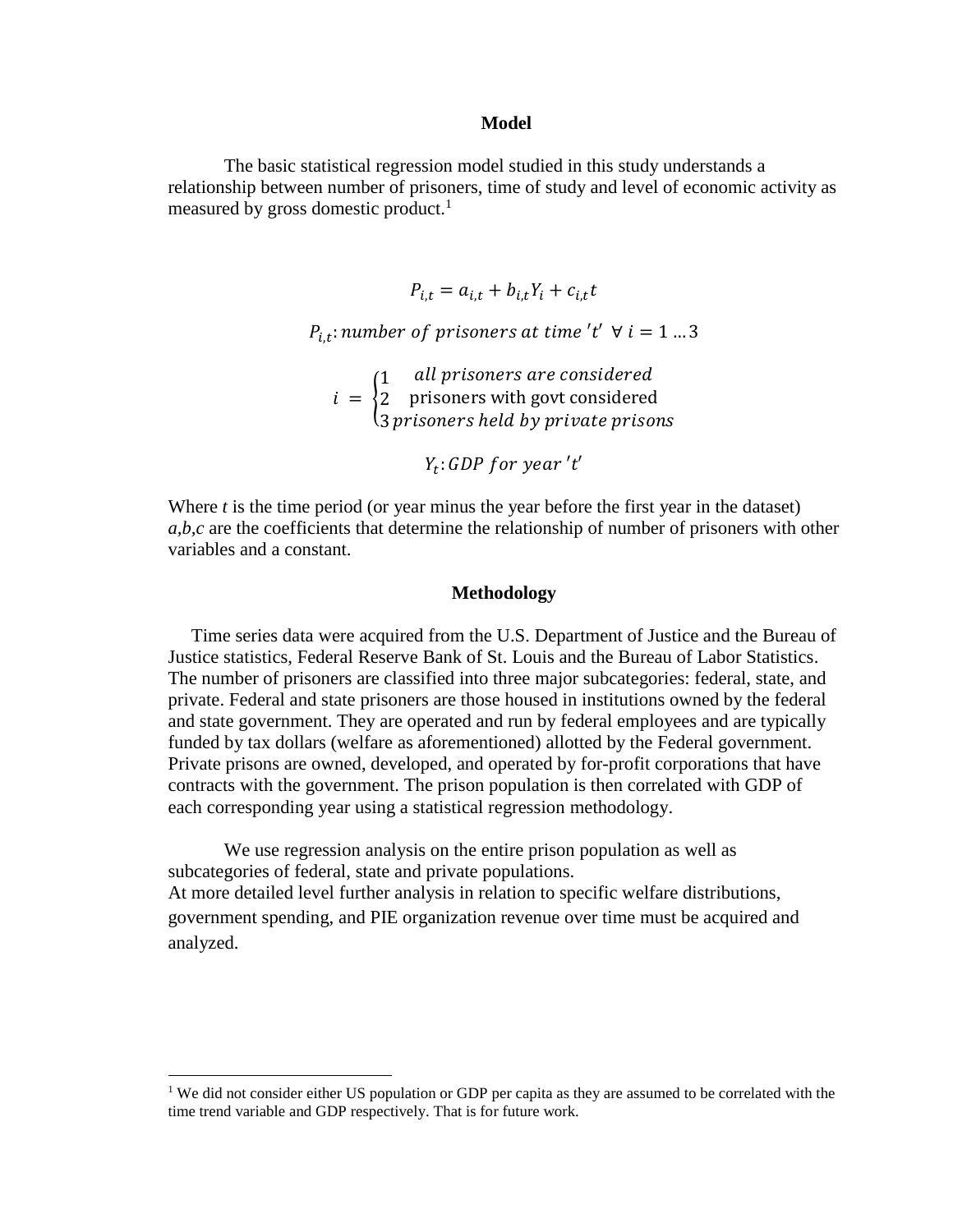#### **Results**

Results of the regression models are presented in tables 1 through 4. Prison population was positively correlated with the level of economic activity until the year 2009, when the new law was implemented (Model 1). Post that, even as the economy continued to expand prison population started shrinking (Model 2). These relationships were valid even accounting for time trend which seemed to have a positive effect on prison population (Models 3 and 4). When broken down by government prisoners in Models 5, 6, 7 and 8, these relations are maintained (the only exception being in Model 7, when introduction of time trend causes a negative correlation between GDP and number of government prisoners). However, this relation was not statistically significant. Because of this, further investigation was initiated and the dependent variable was drilled down to state prisons and federal prisons. The relationship was maintained in the case of federal prisons (Models 9, 10, 11 and 12) and most models of state prisons (Models 13, 14 and 16). However, it was the state prisons in Model 15 that the correlation between GDP and number of prisoners was negative and significant at 5% that caused the overall relationship to be not significant at 10% in Model 7.

Additionally, we studied the correlations between private prisoner numbers and GDP and time trend. This time we did not find any correlation of prisoner numbers with time. However, the positive pre-2009 correlation with GDP and negative post-2009 correlation was maintained. These correlations were robust across federal and state prisoner models as well as inclusion of time trend. (Models 17-28)

Subsequently we discussed the effect of prison population on change in GDP to evaluate whether it was recessions that were affecting prison population levels. We found that change in GDP had ambiguous effect on the prison population from year to year.

The following data trends were gathered from the collected data: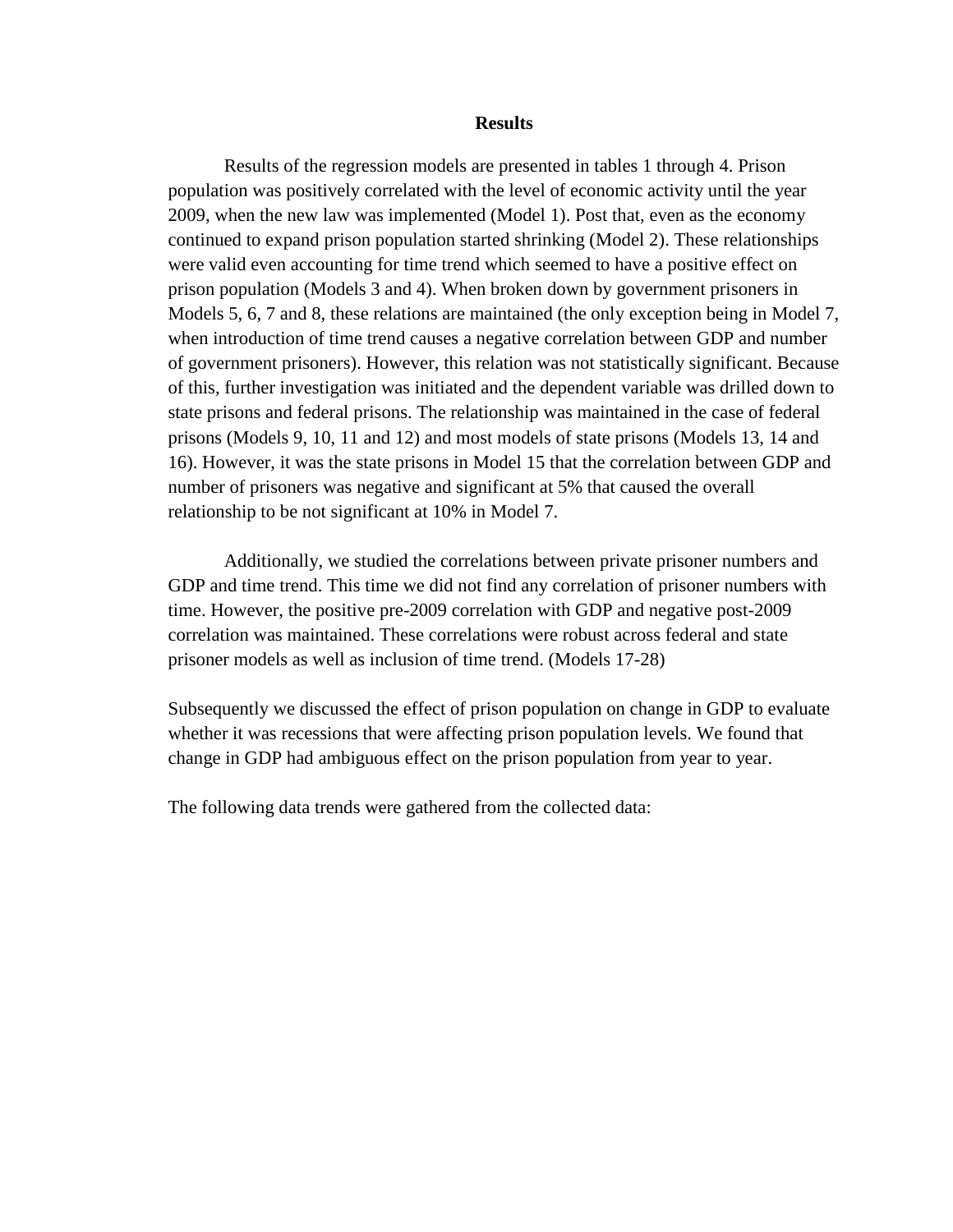

*Fig 1. Net annual change in prison population starting in 1980.*



*Fig 2. Net annual change in U.S. Real GDP since 1980.*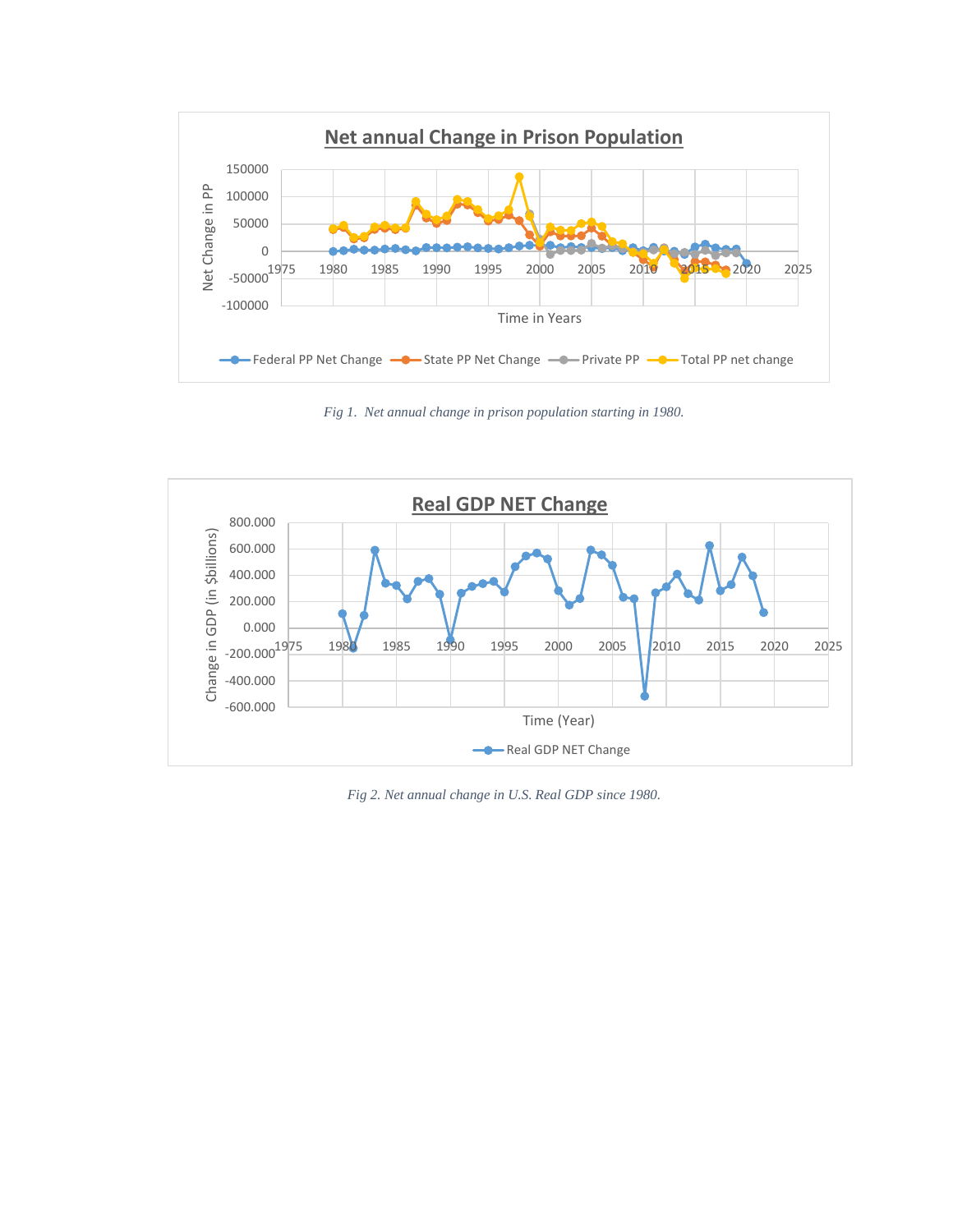





*Fig 4. Real U.S. GDP (Yr. 2012) since 1980.*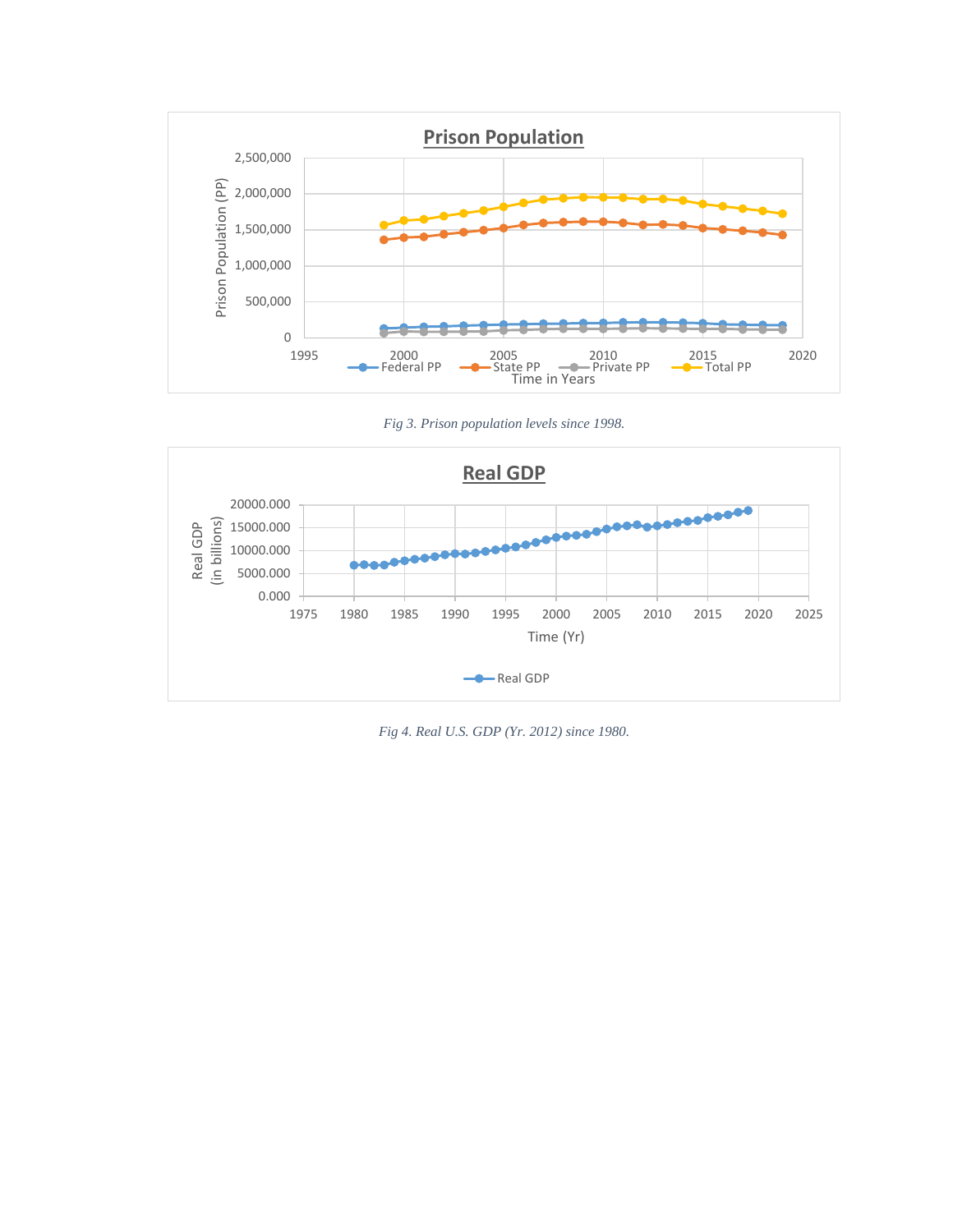#### **Discussion**

From the tables above, it seems that the level of economic activity as seen from real GDP was an indicator of higher incarceration until 2009 and 2010. This is a result of the Fair Sentencing Act of 2010 which reduced the sentencing time of prisoners who were formerly convicted under statutes of the Controlled Substances Act (Library of Congress, 2010). The 2010 Act eliminated the mandatory minimum sentence of 5 years for first time-possession of crack cocaine offenders. It can also be seen that in the year 2019 there was a severe drop in the net amount of prisoners due to the novel COVID-19 virus outbreak. This pandemic reduced the amount of prisoners being sentenced as a means to mitigate the spread of viral infection among inmates. Many aspects of the economy were impacted by the virus, thus the drop in net prison sentencing cannot justify the decrease in economic performance for that year as it relates to GDP.

When accounting for the structural break in the net change of prison population post the year 2009 political and legislative causations were considered. This period marks the first time since 1970 that there had been 3 consecutive years of net prison population decline This was an outcome of political-economic happenings. There seemed to be a bigger political push to reduce the nation's reliance on prisons. The reduction could also be attributed towards the recession of that time period. State budgets for prisons were being reallocated and used towards alternative punishment methods that were more effective and to cost reductive (Goode, 2013).

From a legislative perspective there were motivators for the decreasing net change in prison population:

"In August 2010, the Fair Sentencing Act was signed into law, which changed (reduced) the amount of prison time a person would receive for convictions involving crack cocaine. The sentencing guidelines developed for that legislation were made retroactive so that inmates who were already in the system could see a reduction in their prison terms." (Pavlo, 2014)

However, the decree only reduced sentences for a very few number of prisoners that applied (percentages in the range of 5%-15%). The steady decrease seen on the population seems to have been an offspring from the number of prisoners that qualified for early release. We found that change in GDP had ambiguous effect on the prison population indicating that there may be a falsehood in the common ideology of recessions increasing dire criminal offenses (i.e. murder, assault, and other crimes which warrant prison sentencing.

While we have correlative effects at play the dominating factor to cause the correlation still remains a mystery. It could be assumed in further research that it is the decrease in low cost labor through inmate population that drives the economy into recession. An analysis of PIE organization revenue by each state over the past 20 years may provide an indicator towards the effects of prison revenue. Currently the correlation asserts that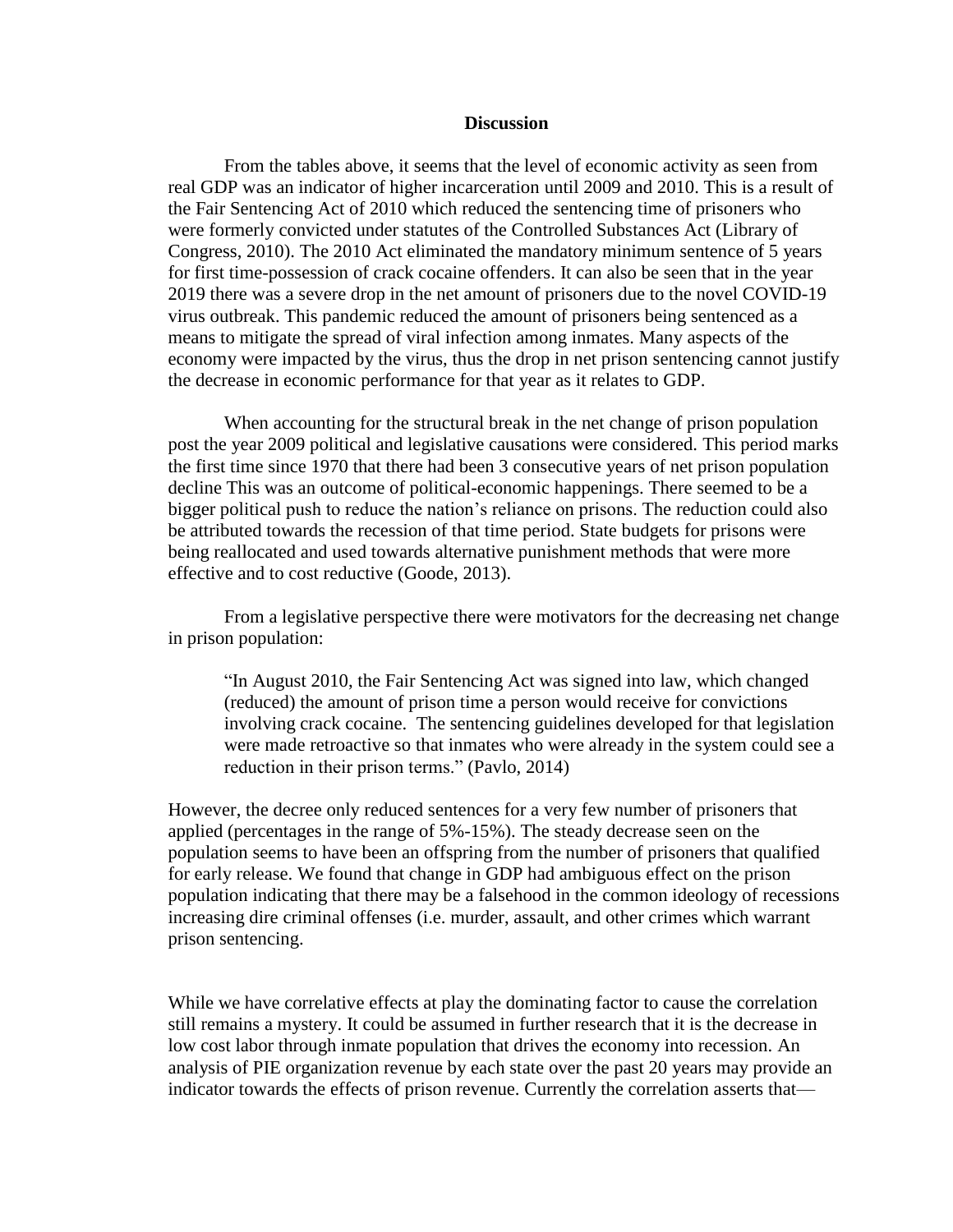like all other industries in the U.S. economic system—a downturn in GDP causes negative effects of employment within the prison system.

# **Conclusion**

The reliance on prisons as a form of correctional action has been on a stark rise within the U.S. since the 1970s. The resulting increase in prison population has raised ethical concerns over whether the US GDP may have a correlation with low cost prison labor that generates revenue for PIE organizations. Many misconceptions and claims have been made in justifying and rejecting the continual use of prison labor within the U.S. economic framework. From the analysis conducted the change in GDP appears to have ambiguous effect on the prison population debunking the common conception that recessions tend to increase serious criminal activity. This is critical realization in molding future economic policy as it relates to the Bureau of Justice. Further research may be conducted on the revenue generated by prisoners over time to respective PIE organizations to determine the level of significance the prison industrial labor force has on the U.S. economy.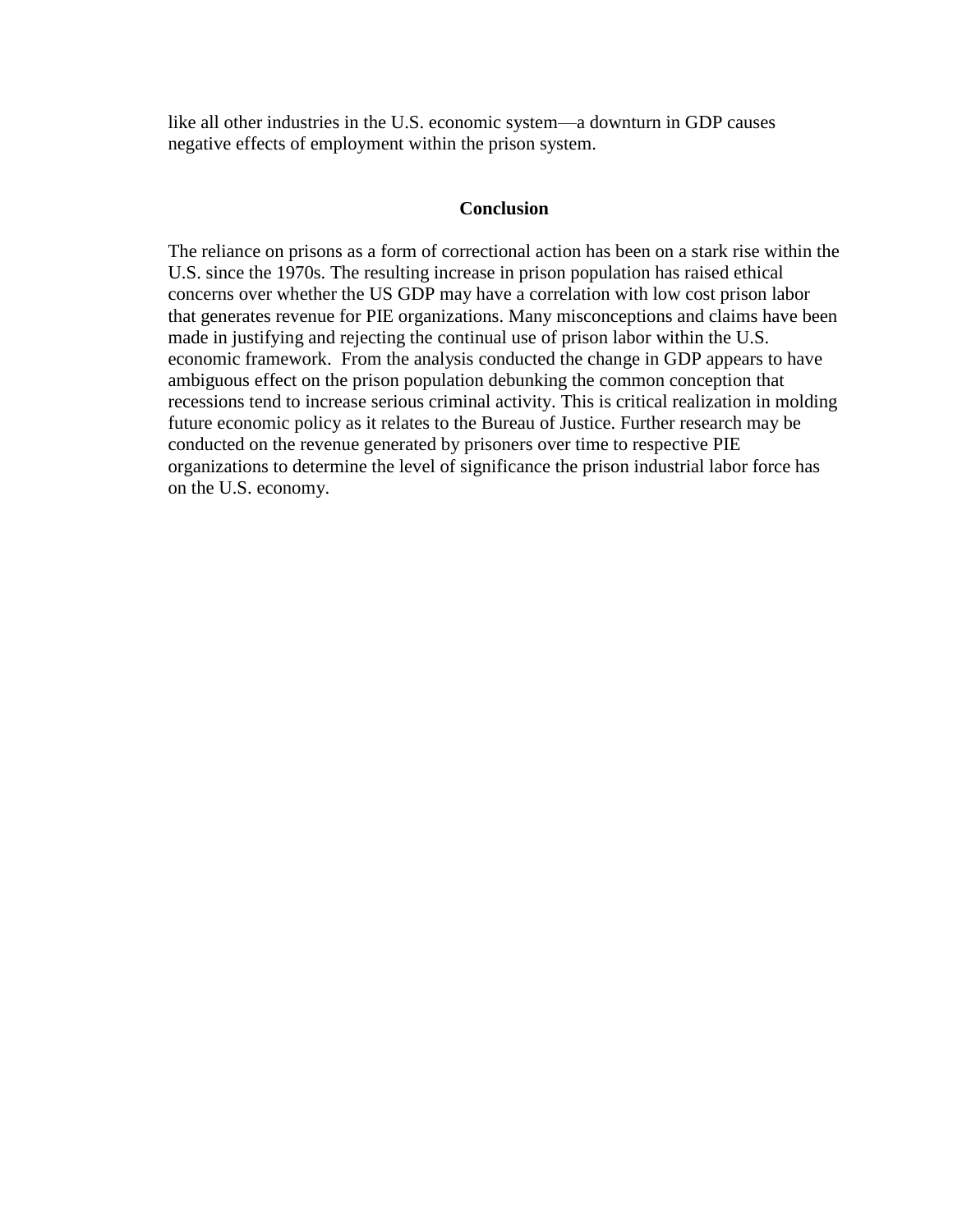# **Acknowledgements**

I would like to formerly acknowledge Dr. Jayendra Gokhale and Kimberly Thomas-McPherson for their help and direction on this research analysis. Thanks to the Embry-Riddle Office of Undergraduate Research for supporting this project and being a valuable resource for our questions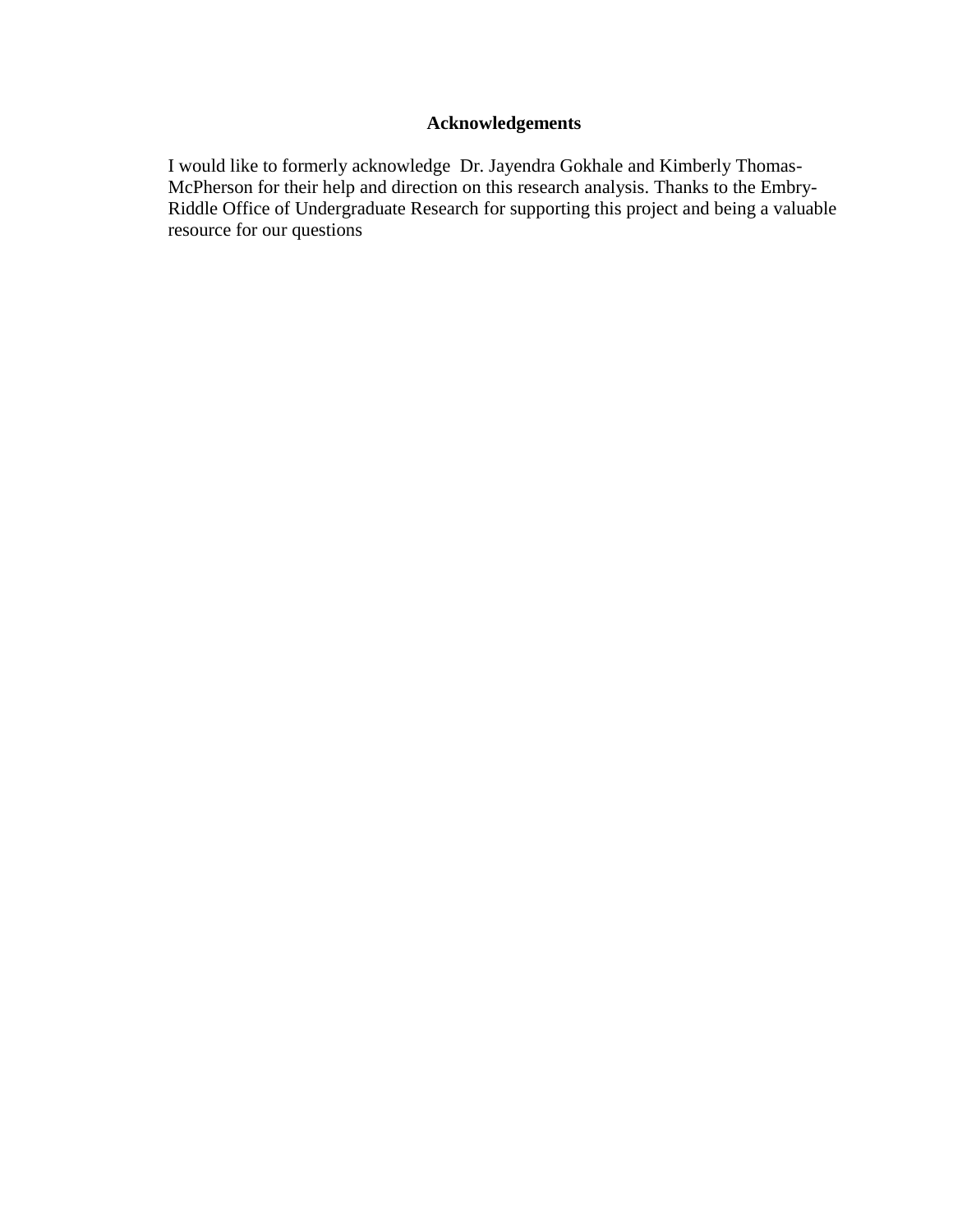#### **References**

- Alexander, M. (2020). The New Jim Crow (Mass Incarceration in the Age of Colorblindness - 10th Anniversary Edition) (1st ed.). NEW PRESS.
- Bair, A. (2007). Prison Labor in the United States: an economic analysis. Routledge.
- Criminal Justice Facts. (2021, June 3). The Sentencing Project. https://www.sentencingproject.org/criminal-justice-facts/
- Davis, A. Y. (2011). Are Prisons Obsolete?. Seven Stories Press.
- Douglas, K. M., Sjoberg, G., Sáenz, R., & Embrick, D. G. (2018). Bureaucratic Capitalism, Mass Incarceration and Race and Ethnicity in America. In Handbook of the Sociology of Racial and Ethnic Relations (pp. 365-388). Springer, Cham.
- Goode, E. (2013, July 29). U.S. Prison Populations Decline, Reflecting New Approach to Crime. The New York Times. https://www.nytimes.com/2013/07/26/us/us-prisonpopulations-decline-reflecting-new-approach-to-crime.html
- Kling, J. R., & Krueger, A. B. (2001). Costs, benefits and distributional consequences of inmate labor (No. 449). Industrial Relations Section, Princeton University.
- Library of Congress. (2010, August 30). S.1789 111th Congress (2009–2010): Fair Sentencing Act of 2010. Congress.Gov | Library of Congress. <https://www.congress.gov/bill/111th-congress/senate-bill/1789>
- Pavlo, W. (2014, October 4). The Real Reason For The Drop In Federal Inmate Population. Forbes. https://www.forbes.com/sites/walterpavlo/2014/10/02/thereal-reason-for-the-drop-in-federal-inmate-population/?sh=5f437fc22ed6
- Scott, C. E., & Derrick, F. W. (2006). Prison labor: the local effects of Ohio prison industries. International Advances in Economic Research, 12(4), 540-550.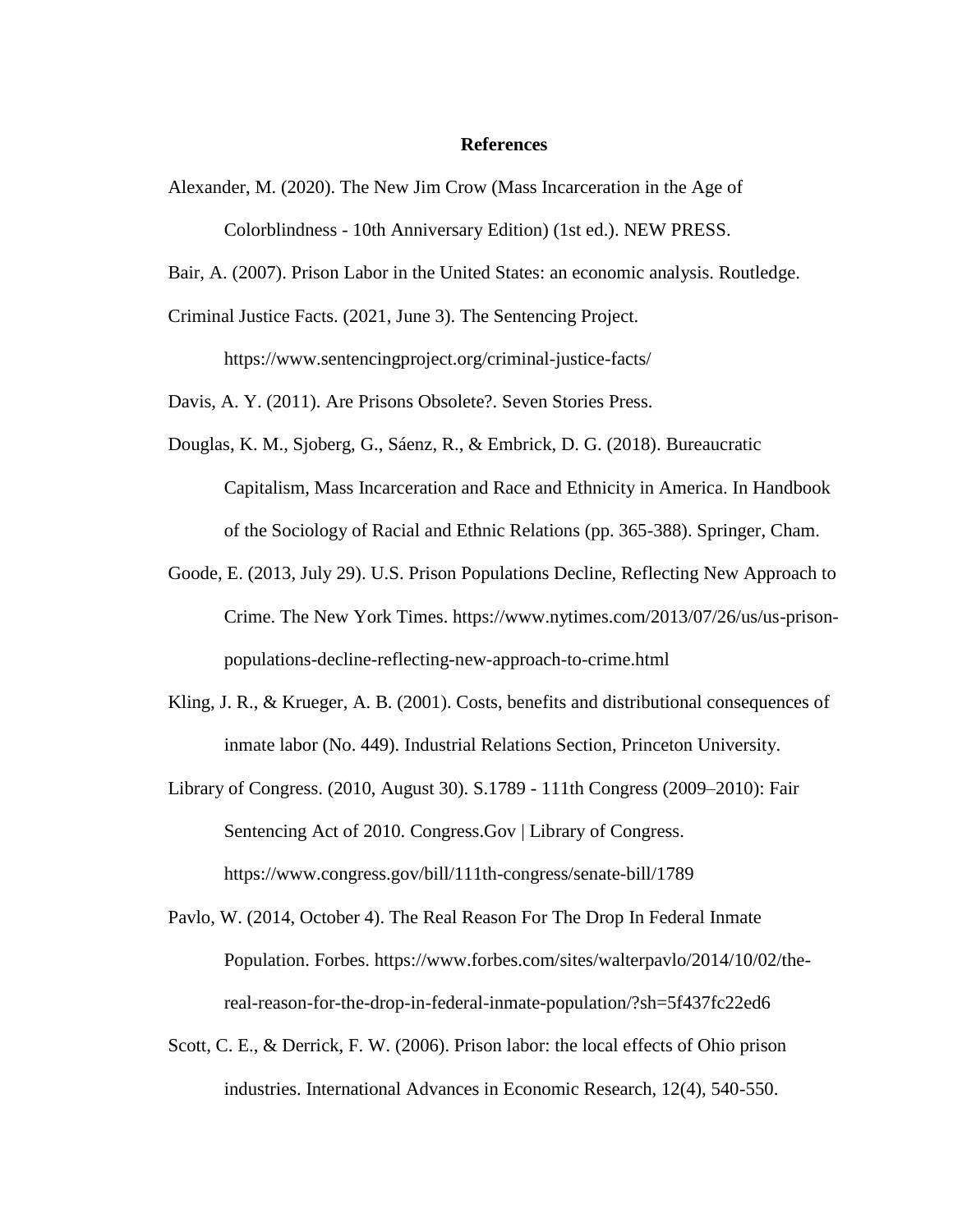# **Appendix**

|               | M1         | M <sub>2</sub> | M <sub>3</sub> | M4          | M <sub>5</sub> | M <sub>6</sub> | M7        | M <sub>8</sub> |
|---------------|------------|----------------|----------------|-------------|----------------|----------------|-----------|----------------|
| Period        |            |                |                |             |                |                |           |                |
| (first year / |            |                |                |             |                |                |           |                |
| last year)    | (1/29)     | (30/40)        | (1/29)         | (30/40)     | (1/29)         | (30/40)        | (1/29)    | (30/40)        |
| Dependent     |            |                |                |             |                |                |           |                |
| variable      | PP         | PP             | PP             | PP          | GovPP          | GovPP          | GovPP     | GovPP          |
| Constant      | 200441***  | 2988526 ***    | 496434 ***     | 3456791 *** | 713276***      | 2791365***     | 4356743** | 3174492 ***    |
|               | 53533      | 81664          | 99098          | 178521      | 68908          | 67258          | 174270.6  | 147968         |
|               | 0.006      | 0              | 0.002          | 0           | $\mathbf 0$    | $\pmb{0}$      | 0.019     | $\mathbf 0$    |
|               |            |                |                |             |                |                |           |                |
|               |            |                |                |             |                |                |           |                |
| $Y_t$         | 110.57 *** | $-66.15***$    | 47.51**        | $-182.8***$ | 170.05***      | $-62.017***$   | $-34.271$ | 157.487***     |
|               | 3.79       | 4.83           | 19.81          | 41.91       | 6.216          | 3.9747         | 30.31     | 34.737         |
|               | 0.00       | 0              | 0.048          | 0.002       | $\pmb{0}$      | $\pmb{0}$      | 0.269     | 0.002          |
|               |            |                |                |             |                |                |           |                |
| $\mathsf{T}$  |            |                | 24209.15       | 42903**     |                |                | 69432 *** | 35102 **       |
|               |            |                | 7538.92        | 15351       |                |                | 10219     | 12724          |
|               |            |                | 0.15           | 0.023       |                |                | 0         | 0.025          |
|               |            |                |                |             |                |                |           |                |
| $\Delta Y_t$  |            |                |                |             |                |                |           |                |
|               |            |                |                |             |                |                |           |                |
|               |            |                |                |             |                |                |           |                |
|               |            |                |                |             |                |                |           |                |
| $R^2$         | 0.99       | 0.9543         | 0.9962         | 0.9769      | 0.9652         | 0.9463         | 0.9875    | 0.9817         |
| F-stat        | 853 ***    | 188            | 928            | 169         | 749            | 243            | 1023      | 215            |
| n             | 10         | 11             | 10             | 11          | 29             | 11             | 29        | 11             |

*Table 1: Results from regression models of factors determining prison population including GDP and time trend*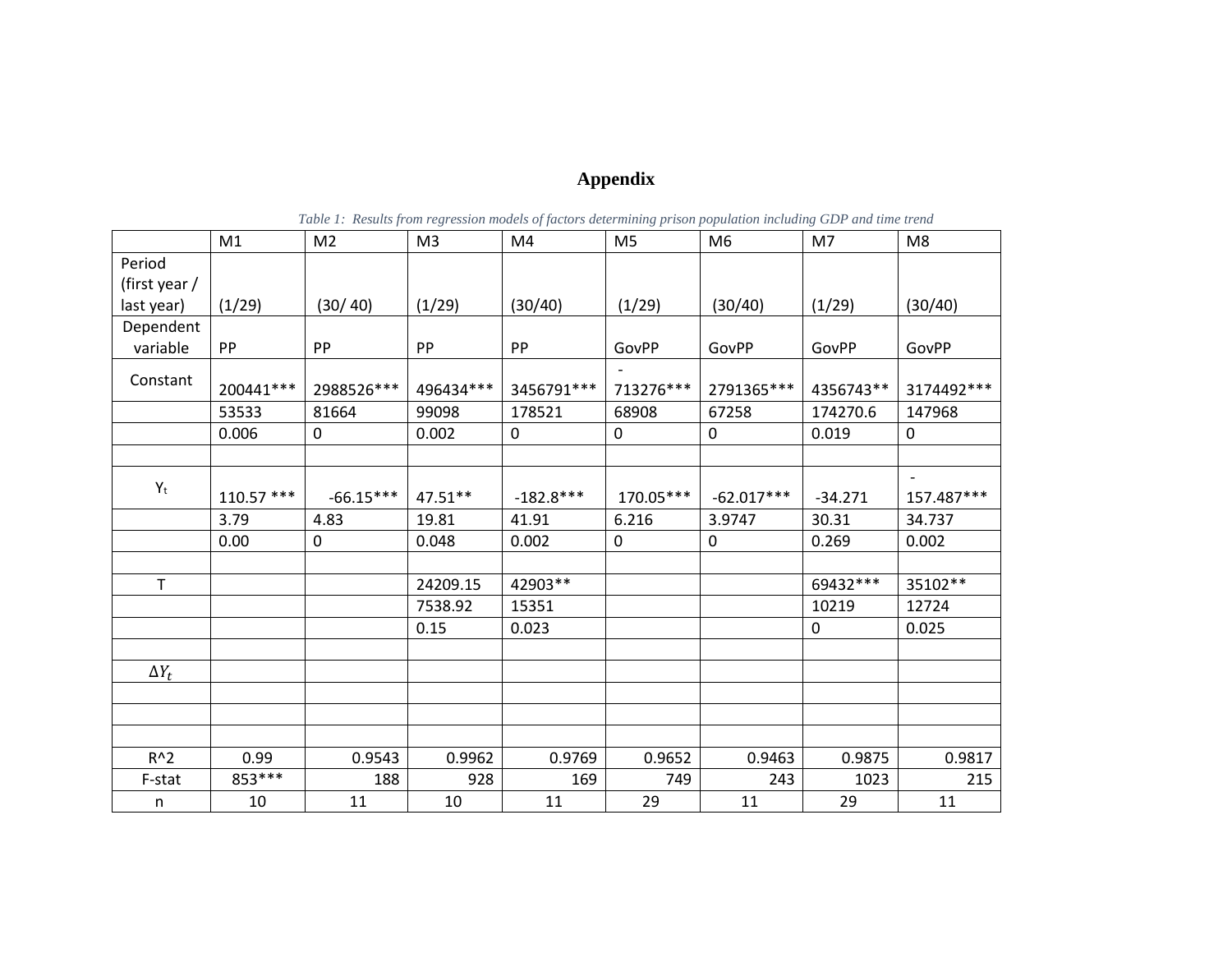|                   | M <sub>9</sub> | M10          | M11          | M12         | M13          | M14         | M15         | M16          |
|-------------------|----------------|--------------|--------------|-------------|--------------|-------------|-------------|--------------|
| Period (first     |                |              |              |             |              |             |             |              |
| year / last year) | (1/29)         | (30/40)      | (1/29)       | (30/40)     | (1/29)       | (30/40)     | (1/29)      | (30/40)      |
| Dependent         |                |              |              |             |              |             |             |              |
| variable          | GovfedPP       | Govfedpp     | Govfedpp     | GovfedPP    | GovstPP      | GovstPP     | GovstPP     | GovstPP      |
| Constant          | $-1119335$     | 391121***    | $-109096***$ | 558768 ***  | -5939541 *** | 2400243***  | 544770      | 2615724***   |
|                   | 4053.3         | 37409        | 16952        | 96065       | 67807        | 3649        | 169274.7    | 77391.2      |
|                   | 0              | 0            | 0            | $\pmb{0}$   | 0            | 0           | 0.003       | $\mathbf 0$  |
|                   |                |              |              |             |              |             |             |              |
| $Y_t$             | $20.67***$     | $-11.152***$ | 18.857***    | $-52.927**$ | 149.37***    | $-50.86***$ | $-53.1295*$ | $-104.56***$ |
|                   | 0.36564        | 2.211        | 2.948        | 22.55       | 6.117        | 2.157       | 29.44       | 18.168       |
|                   | 0              | 0.001        | 0            | 0.047       | 0            | 0           | 0.083       | 0            |
|                   |                |              |              |             |              |             |             |              |
| T                 |                |              | 618.734      | 15360       |              |             | 68813 ***   | 19742**      |
|                   |                |              | 994.03       | 8261        |              |             | 9925.6      | 6655         |
|                   |                |              | 0.539        | 0.1         |              |             | 0           | 0.018        |
|                   |                |              |              |             |              |             |             |              |
| $\Delta Y_t$      |                |              |              |             |              |             |             |              |
|                   |                |              |              |             |              |             |             |              |
|                   |                |              |              |             |              |             |             |              |
|                   |                |              |              |             |              |             |             |              |
| $R^2$             | 0.9916         | 0.7387       | 0.9918       | 0.8176      | 0.9567       | 0.9841      | 0.9848      | 0.9924       |
| F-stat            | 3198           | 25.4         | 1563         | 17.93       | 596          | 556         | 842         | 524          |
| n                 | 29             | 11           | 29           | 11          | 29           | 11          | 29          | 11           |

*Table 2: Results from regression models of factors determining prison population from state and federal prisons including GDP and time trend.*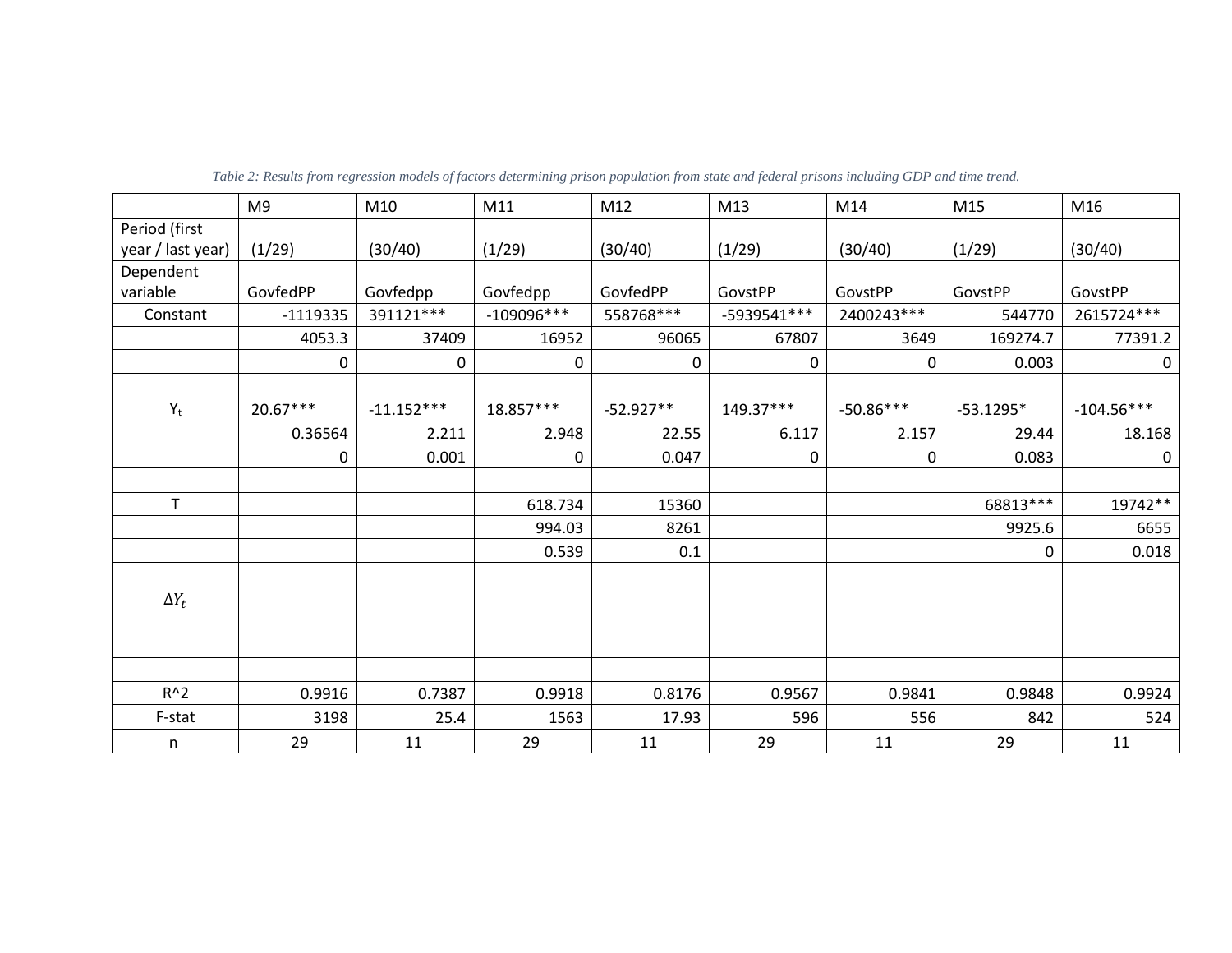|                   | M17          | M18         | M19         | M20        | M21         | M22        | M23          | M24         |
|-------------------|--------------|-------------|-------------|------------|-------------|------------|--------------|-------------|
| Period (first     |              |             |             |            |             |            |              |             |
| year / last year) | (1/29)       | (30/40)     | (1/29)      | (30/40)    | (1/29)      | (30/40)    | (1/29)       | (30/40)     |
| Dependent         |              |             |             |            |             |            |              |             |
| variable          | Pvpp         | Pvpp        | pvpp        | Pvpp       | Pfedpp      | Pfedpp     | pfedpp       | pfedpp      |
| Constant          | $-121886***$ | $197161***$ | $-157609**$ | 282298***  | $-91394***$ | 83303***   | $-107400***$ | 168722 ***  |
|                   | 23120        | 19065       | 65723       | 49032      | 9192        | 17873      | 25956        | 44516       |
|                   | 0            | 0           | 0.048       | $\pmb{0}$  | 0           | 0.001      | 0.004        | 0.005       |
|                   |              |             |             |            |             |            |              |             |
| $Y_t$             | 15.687***    | $-4.137***$ | 23.3        | $-25.352*$ | 7.9089 ***  | $-2.889**$ | 11.319*      | $-24.174**$ |
|                   | 1.635        | 1.1267      | 13.136      | 11.511     | 0.65        | 1.056      | 5.187        | 10.45       |
|                   | 0.001        | 0.005       | 0.119       | 0.059      | 0           | 0.023      | 0.065        | 0.049       |
|                   |              |             |             |            |             |            |              |             |
| T                 |              |             | $-2921.68$  | 7800       |             |            | $-1309$      | 7826*       |
|                   |              |             | 5000        | 4216       |             |            | 1975         | 3828        |
|                   |              |             | 0.577       | 0.101      |             |            | 0.529        | 0.075       |
|                   |              |             |             |            |             |            |              |             |
| $\Delta Y_t$      |              |             |             |            |             |            |              |             |
|                   |              |             |             |            |             |            |              |             |
|                   |              |             |             |            |             |            |              |             |
|                   |              |             |             |            |             |            |              |             |
| $R^2$             | 0.92         | 0.5997      | 0.9238      | 0.7196     | 0.9487      | 0.4539     | 0.9518       | 0.6413      |
| F-stat            | 92.06        | 13.48       | 42.41       | 10.27      | 148         | 7.48       | 69           | 7.15        |
| n                 | 10           | 11          | 10          | 11         | 10          | 11         | 10           | 11          |

*Table 3: Results from regression models of factors determining prison population of private prisons, federal private prisons including GDP and time trend.*